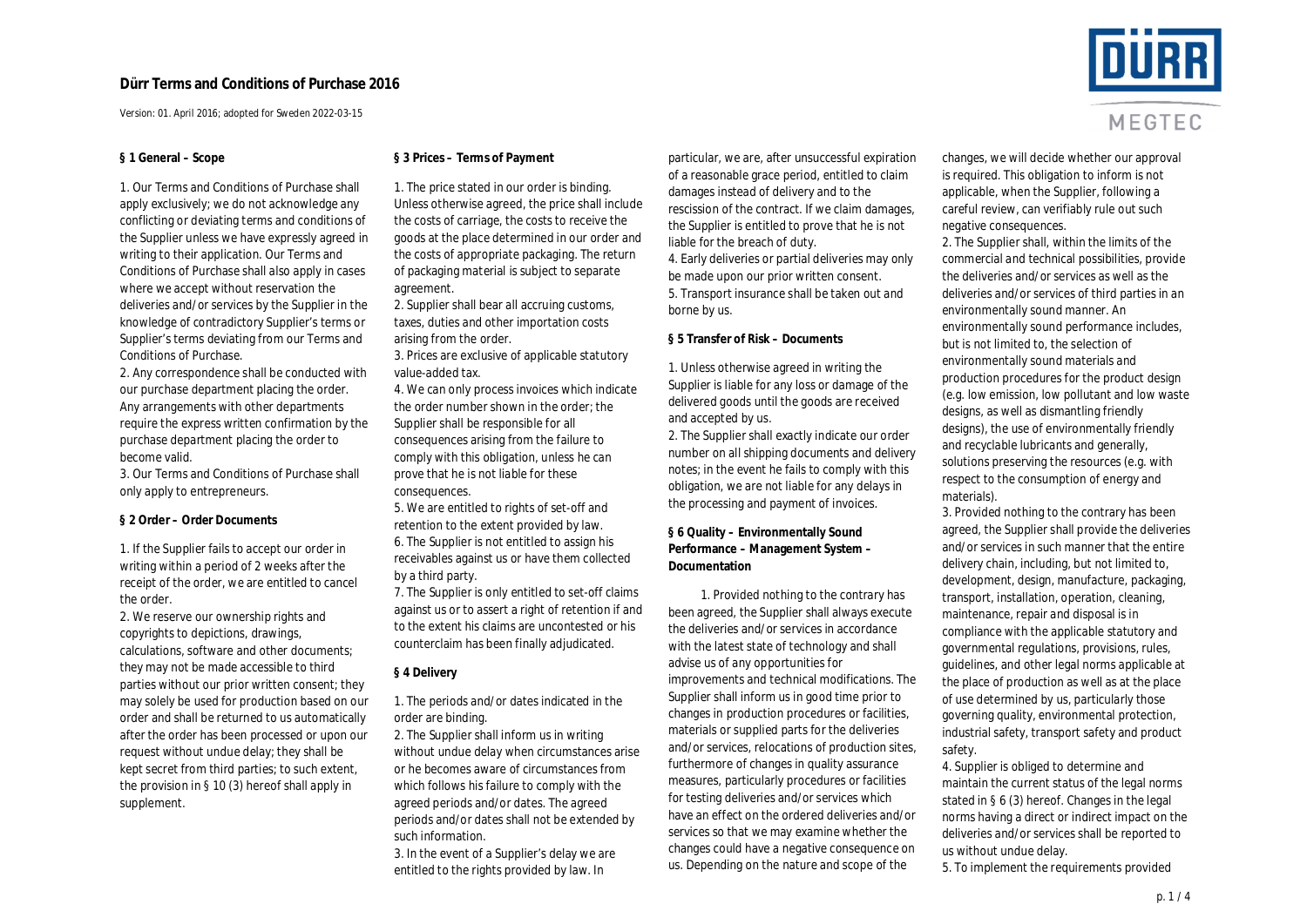Version: 01. April 2016; adopted for Sweden 2022-03-15

under § 6 (3) and (4) hereof, the Supplier shall install, apply and refine a suitable management system customary to the industry. The management system shall include the delivered goods and/or services of the sub-suppliers of the Supplier. If the Supplier maintains a certified management system (e.g. pursuant to ISO 9001, VDA 6.4, ISO 14001 or a comparable standard, each as amended from time to time), he shall regularly and on his own accord provide us with the respective certificates, i.e. on the occasion of the first delivery as well as of any follow-up delivery, and of any update of the certificate.

6. Within the scope of his management system the Supplier shall maintain an appropriate, documented quality assurance system. He shall design his quality assurance system in such a manner that it always complies with the latest state of technology. The Supplier shall document his quality tests and provide us with the records upon request without undue delay and free of charge.

7. The Supplier hereby agrees to audits by us or by a party appointed by us to evaluate the effectiveness of his management system and, if appropriate, upon involvement of our (end) customer. Legitimate interests of the Supplier, including, but not limited to his interest to maintain secrecy, shall be taken into account during the audits. Audits shall be announced to the Supplier in good time, but at least 2 weeks in advance.

8. The Supplier shall impose the same obligations on his sub-suppliers; furthermore he shall promote and demand compliance with the obligations laid down in this § 6 from his sub-suppliers to the best of his abilities.

## **§ 7 Initial Inspection**

1. Provided we are obliged to inspect the delivered goods and issue a notice of defect pursuant § 377 (1) HGB (German Commercial Code), we will inspect the goods without undue delay upon receipt to establish whether they conform to the quantity and type ordered, and whether there are any shipping damage or defects visible on the outside. 2. If we discover a defect during the aforementioned inspections, we will report this to the Supplier. If we discover a defect at a later time, we will report this as well to the Supplier.

3. Notices of defect shall be given within one month after delivery of the goods and/or services or, if the defects were not discovered prior to processing or bringing into service, as of their discovery.

4. We have to attend no further duties towards the Supplier than the aforementioned inspections and notices.

**§ 8 Defects – Liability for Defects and other Liability**

1. The Supplier warrants that all of his deliveries and/or services are in compliance with the latest state of technology and with the agreed properties/specifications and other requirements made. The Supplier warrants that all of his deliveries and/or services are free of defects (including but not limited to defects in design, production and material) and that they are suitable for the special purposes for which we have ordered them.

2. We are entitled without restriction to the statutory rights for claims for defects; in any event, we are entitled to claim from the Supplier, at our choice, the remedy of the defect or the delivery of a new item. We expressly reserve the right to claim damages and particularly to claim damages instead of delivery.

3. The Supplier is liable for his representatives and sub-contractors to the same degree as for his own culpable acts.

4. We are entitled to remedy the defects ourselves at the Supplier's expense in the event of imminent danger or a special need for swift action.

5. The statutory period of limitation for rights for claims due to defects against the Supplier shall be 36 months, commencing on the date of transfer of risk. This is not applicable in cases when the law provides for longer periods; in such cases, the statutory period of limitation shall apply.

6. Otherwise, the Supplier is liable under the statutory provisions without any limitation or exclusion in terms of the grounds or the amount.

7. Our payment does not imply that we acknowledge the delivery and/or service as according to contract or as free of defects. 8. Our consent to the Supplier's technical documents and/or calculations does not affect his liability for defects.

**§ 9 Product Liability – Third Party Insurance Coverage**

1. In the event a product liability claim or manufacturer's liability claim is asserted against us, the Supplier is obliged to hold us harmless from and against such claims, provided he is responsible for the fault giving rise to the liability. Where we are required under our manufacturer's liability to carry out a recall and/or service due to a defective product delivered to us by the Supplier, the Supplier shall bear any and all associated costs. Any further rights under statutory law remain unaffected.

2. Within the scope of his duty to indemnification, the Supplier shall, pursuant to Produktansvarslagen 1992:18 (Swedish Product Liability Act), reimburse all of our costs resulting from or in connection with third party



claims, including any recalls and/or services conducted by us. Any further rights under statutory law remain unaffected. 3. In the event of a third party claim against us, the Supplier assures us his comprehensive and prompt support in investigating the circumstances and handling the case. 4. The Supplier undertakes to maintain sufficient business/public liability and extended product liability insurance with coverage of at least € 1 million (or 10 MSEK) per case of personal injury/property damage – all in – for the duration of the contract; however, our claims are not limited to the amount of coverage.

5. If there is reason to suppose that delivered goods and/or services do not conform to the applicable safety requirements, or that even during intended use a significant danger arises from the delivered goods and/or services, we are entitled to demand from the Supplier a proof of compliance with the equipment safety and product safety regulations. If the Supplier fails to provide this proof within a reasonable period, we are entitled to rescission of the contract.

**§ 10 Retention of Title - Materials and Tools – Secrecy**

1. Materials and parts provided by us remain our property and shall be stored separately, labeled and managed free of charge. Provided materials and parts may only be used for their intended purpose. The processing of materials and the assembly of parts is undertaken for us. There is mutual agreement that we are coowner of the total product manufactured by using our materials and/or parts in the ratio of the value of the provided materials and parts, which are held in safekeeping for us by the Supplier.

2. We retain title to the tools and/or models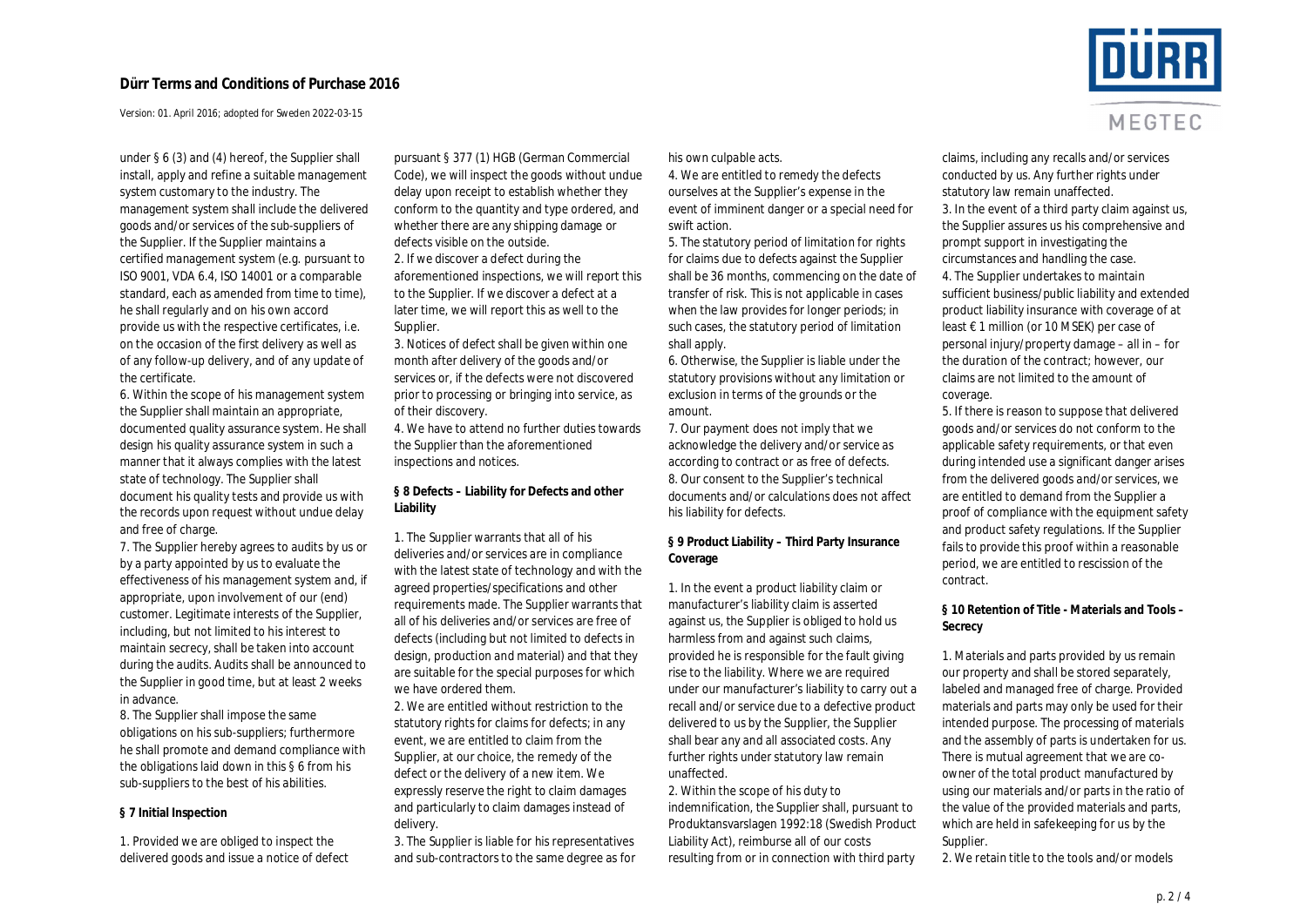Version: 01. April 2016; adopted for Sweden 2022-03-15

provided by us as well as to our software and other related documents or information. The Supplier is obliged to use the tools, models, documents, information and/or software belonging to us solely for the manufacture of the goods ordered by us.

3. The Supplier is obliged to keep all depictions, drawings, calculations, software and other documents and information received by us strictly secret. They may only be disclosed to third parties with our prior written consent. This secrecy obligation shall survive the completion of this contract; it shall cease if and to the extent the production know-how contained in the provided depictions, drawings, calculations, software and other documents is in the public domain.

**§ 11 Fulfillment of Contract at Risk**

If the economic situation of the Supplier deteriorates in such way that the fulfillment of the contract is seriously at risk, or he (also temporarily) ceases payments, or an application for insolvency is filed, or a court or out-of-court settlement is composed, we are entitled to rescind the unfulfilled portion of the contract. We are entitled to rescission of the entire contract if a partial fulfillment of the contract is of no interest to us.

**§ 12 Foreign Trade Law – Forbidden Materials – Supplier Declarations**

1. The Supplier shall provide the following information in offers and order confirmations: (i) statement whether the delivery and/or service is subject to export control and statement of the relevant list number under Swedish Export Law;

(ii) statement whether the delivery and/or service is recorded in the U.S. Commercial Control List (U.S. CCL) and the relevant list number;

(iii) statement whether the delivery and/or service is subject to export control under the applicable EC Dual-Use Regulation and the relevant list number;

(iv) statement of the statistical commodity code number and of the country of origin of the delivery and/or service. In case of deliveries and/or services destined, according to our notifications to the Supplier, for Iran (directly or indirectly), the Supplier shall also declare whether the deliveries and/or services in question are subject to export control under EC Law pursuant to EC Regulation 961/2010 or other updated EC regulations, as well as the relevant list number of the most current annex. In case of deliveries and/or services destined, according to our notifications to the Supplier, for other countries, the Supplier shall inform us whether other export restrictions exist under Swedish and/or EC Law and/or foreign trade law of other states. For the relevant declarations, the Suppler shall use the form "Declaration of Export Restrictions" which we make available to the Supplier at http://www.durr.com/en/company/purchasing .html under "Export Restrictions". In the event that a required export license is refused, we expressly reserve the right to rescind the contract.

2. The Supplier shall comply with existing prohibitions of substances resulting from legal norms. The Supplier shall ensure that the deliveries and/or services including their packaging delivered by him or by third parties appointed by him do not contain or emit any risk substances endangering the environment or health, which are not allowed under law for the intended use, and particularly for the use intended by us and communicated to the Supplier, as well as for foreseeable misuses at the place of production or at the communicated place of usage, or on the way to such place. The cases of use allowed in

exemptions as well as all CMR-substances (carcinogen, mutagen, reproduction toxic) are to be avoided. Deviations from the rules of this provision shall be substantiated to us in a credible manner and will only be permitted by us if a substitution of the substance by an innocuous substance is not possible. 3. For each delivery and/or service, the Supplier shall provide us with proof of legal compliance and the information required by law (e.g. safety data sheets, type test certificates, test certificates, professional certificates, other certifications, proofs of qualification) generally together with the offer, but no later than with the order confirmation. The Supplier shall enclose these proofs and all documents required for bringing into circulation (e.g. declarations of conformity and/or installation) to each delivery, and shall label the delivered goods in accordance with the legal requirements. The same applies in the event of changes to the scope of goods and/or services having an impact on the use intended by us at the place of usage notified by us, also under consideration of foreseeable misuse concerning the aspects of delivery restrictions and/or service restrictions listed in § 12 (2) hereof.

4. The Supplier is obliged to declare to us the substances contained in his delivered goods with indication of the relevant CAS-registry numbers ("Chemical Abstracts Service"), the proportional weight in homogenous materials and the safety data sheets, provided these materials are listed in one of the following regulations: - REACH (EC Regulation 1907/2006), particularly the REACH candidate list for materials subject to approval; - Forbidden Chemicals Regulation ("Kemikalieförbudsförordningen (2021:1007 & 1998:944)", implementation of directive 76/769/EEC and related amendments); - Chemicals-Ozone Layer Regulation



MEGTEC

("Förordningen (1995:636) om ämnen som bryter ned ozonskiktet"); - Scrapped Vehicles Regulation ("Bilskrotningsförordning (2007:186)", implementation of directive 2000/53/EC); - Electrical and Electronic Devices Act ("Förordning (2012:861) om farliga ämnen i elektrisk och elektronisk utrustning"", implementation of directive 2002/95/EC and directive 2002/96/EC); - Battery Act ("Förordningen om producentansvar för elutrustning (2014:1075) och batterier (2008:834)", implementation of directive 2006/66/EC)

5. The Supplier shall confirm to us the origin of the delivered goods in compliance with the legal regulations, (e.g. with a supplier declaration, a declaration of origin or EUR1). In the supplier declaration, the Supplier shall state the originating status of his goods under the valid regulations of origin of the country of destination, which country we have notified to him. The reference to the delivery will be made by indication of our item number and/or our order number on the supplier declaration. 6. Our payment obligation under § 3 hereof is subject to the receipt of all of the information and documentation requested above.

**§ 13 Technical Documentation**

1. The delivery of technical documentation and all requested protocols shall be a constituent part of the main delivery.

2. The technical documentation shall be delivered on trade standard data media in a machine-readable form, provided nothing to the contrary is agreed.

3. The technical documentation shall be drawn up in accordance with the EC Machine Directive and shall be in compliance with the generally acknowledged rules of technology. 4. The operating instructions shall be drawn up in accordance with IEC 82079-1.